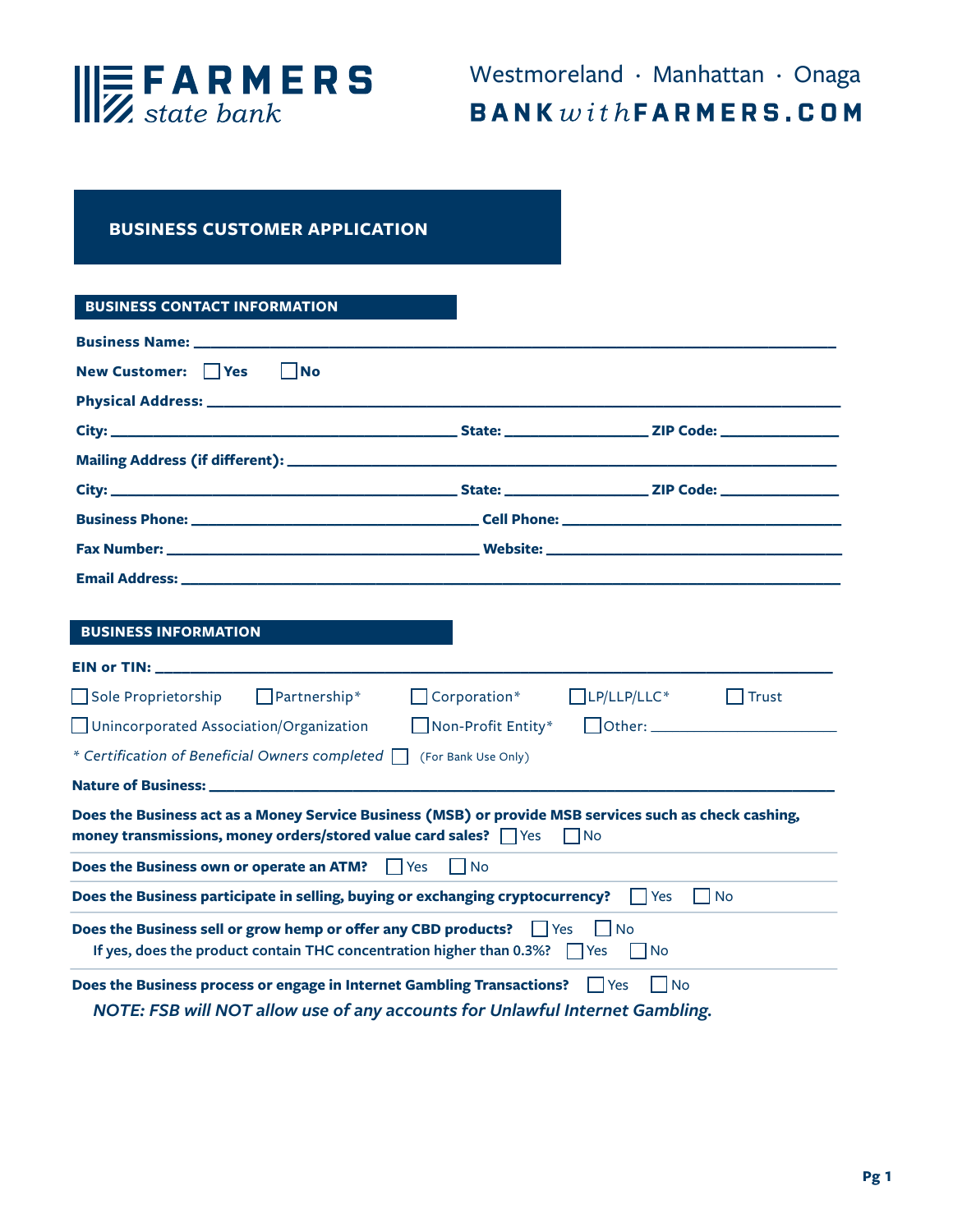## **ACCOUNT INFORMATION**

| <b>Purpose of the Account:</b> Operating Payroll                                                                                                                                                                                                                                                                                           | Savings           |                       |
|--------------------------------------------------------------------------------------------------------------------------------------------------------------------------------------------------------------------------------------------------------------------------------------------------------------------------------------------|-------------------|-----------------------|
| Anticipated Deposit Frequency: Daily Neekly Bi-Weekly Monthly                                                                                                                                                                                                                                                                              |                   | l lOther:             |
| <b>Deposit Types:</b> Checks Direct Deposit (ACH) Wires Cash (if checked, see below)<br>If cash, average amount of cash per month: $\Box$ Less than \$3,000 $\Box$ \$3,000-\$10,000 $\Box$ Greater than \$10,000<br>If cash, average number of cash deposits per month: $\Box$ 1-5 $\Box$ 6-10 $\Box$ 11-15 $\Box$ 16-20 $\Box$ 21 or more |                   |                       |
| Will you have checks cashed or cash withdrawals? Ves<br>If yes, average amount of cash per month: $\Box$ Less than \$3,000 $\Box$ \$3,000-\$10,000<br>If yes, average number of checks cashed/cash withdrawals per month: $\Box$ 1-5 $\Box$ 6-10 $\Box$ 11-15 $\Box$ 16-20 $\Box$ 21+                                                      | l IN <sub>o</sub> | Greater than \$10,000 |

**Describe any seasonal fluctuations in business or activity:** 

## **SIGNATURE AGREEMENT**

I certify that everything I have stated on this application and on any attachment, is correct. You may keep this application whether or not it is approved. By signing below, I authorize you to check my credit and employment history and to answer questions others may ask you about my credit record with you. I understand that I must update credit and address information if my financial condition changes.

**SIGNATURES**

**Applicant Signature: \_\_\_\_\_\_\_\_\_\_\_\_\_\_\_\_\_\_\_\_\_\_\_\_\_\_\_\_\_\_\_\_\_\_\_\_\_\_\_\_\_\_\_\_\_\_\_\_\_\_\_\_\_\_\_\_\_\_\_\_\_\_\_\_\_\_\_\_\_\_\_**

**Date: \_\_\_\_\_\_\_\_\_\_\_\_\_\_\_\_\_\_\_\_\_\_\_\_\_\_\_\_\_\_\_\_\_\_\_\_\_\_\_\_\_**

| <b>For Bank Use Only:</b>     |                                                                                                                                                                                                                                |                                                     |
|-------------------------------|--------------------------------------------------------------------------------------------------------------------------------------------------------------------------------------------------------------------------------|-----------------------------------------------------|
| <b>Branch: Example 19</b>     | CSR: the contract of the contract of the contract of the contract of the contract of the contract of the contract of the contract of the contract of the contract of the contract of the contract of the contract of the contr | $Risk$ Rating: $\_\_\_\_\_\_\_\_\_\_\_\_\_\_\_\_\_$ |
| <b>Identification Copies:</b> | Resolution: ___________                                                                                                                                                                                                        | Certificate of Good Standing: __________            |
|                               | EIN Documents: _____________                                                                                                                                                                                                   | Articles or Agreements: __________                  |
|                               | OFAC: A CONTROLLER CONTROLLER                                                                                                                                                                                                  | Address Verification: __________                    |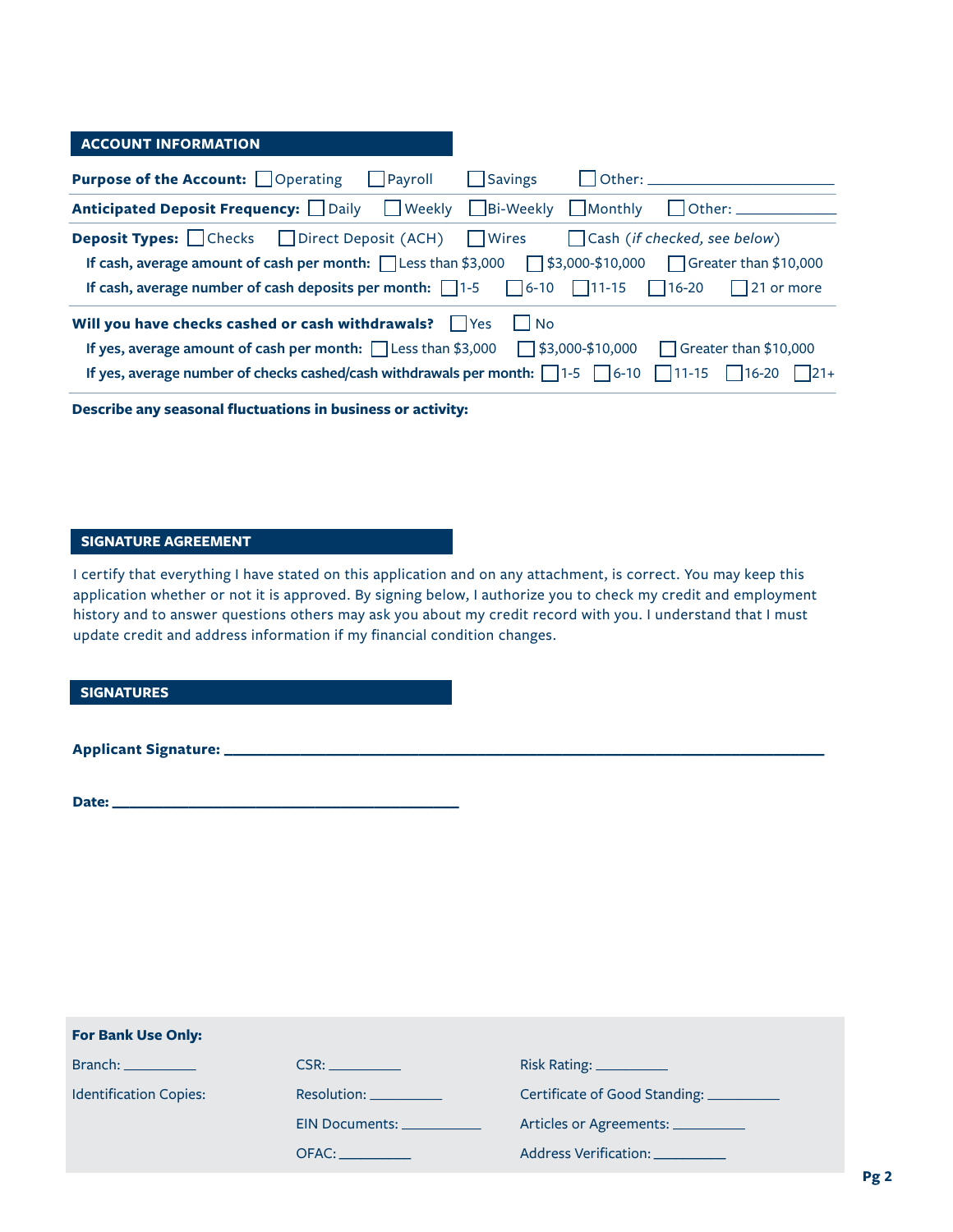## **REQUIRED DOCUMENTATION FOR VERIFICATION BY BUSINESS CLASSIFICATION** (must be submitted with business application)**:**

### **Sole Proprietorship:**

- Proprietor's Social Security Card or W-9
- Resolution (if available)
- County Document (ie: appraiser's documents or tax statements)

#### **Partnership:**

- EIN Document from IRS
- County Document (ie: appraiser's documents or tax statements)
- Partnership Agreement (if informal partnership, CIP the partners)
- Resolution

### **Limited Partnership:**

- EIN Document from IRS
- Secretary of State Document Identification
- Partnership Agreement
- Certificate of Limited Partnership
- Resolution

## **Corporation:**

- EIN Document from IRS
- Secretary of State Document Identification
- Bylaws and Resolution or Certificate of Existence and Authority
- Articles of Incorporation

### **Limited Liability Corporation/Limited Liability Partnership:**

- EIN Document from IRS
- Secretary of State Document Identification
- Operating Agreement and Resolution or Certificate of Existence and Authority
- Articles of Organization

## **Nonprofit Organization:**

- EIN Document from IRS
- Bylaws and Resolution or Certificate of Existence and Authority
- Minutes

## **Estate Account:**

- EIN Document from IRS
- Letters of Testamentary

#### **Trust Account:**

- Social Security Card or Trust's EIN
- Certification of Trust or Trust Documents

## **OTHER FORMS OF IDENTIFICATION IF APPLICABLE OR AVAILABLE:**

- Certificate of Good Standing from Secretary of State's Office
- LLP Statement of Qualification
- Government-issued Business License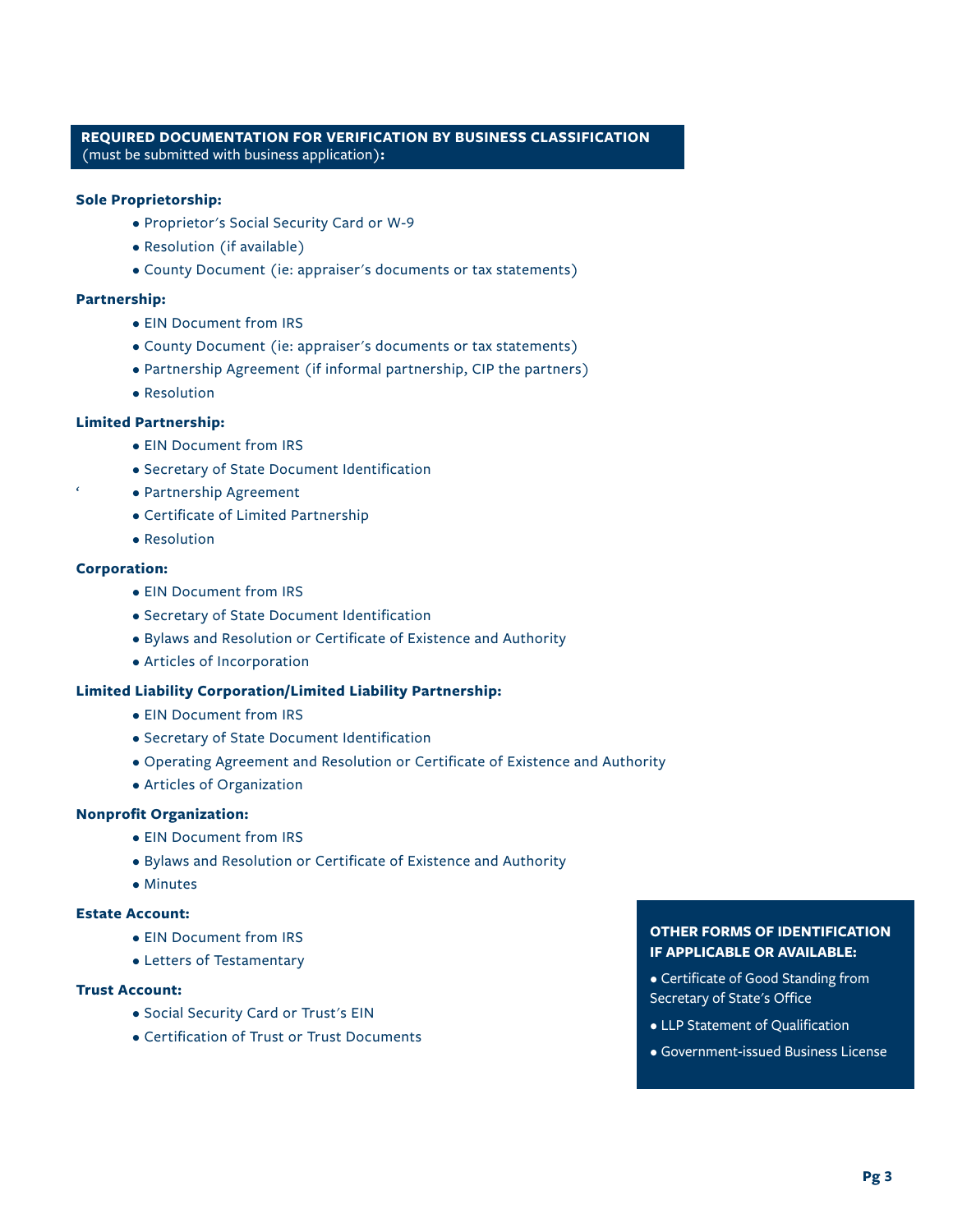#### **GENERAL INSTRUCTIONS**

## **What is this form?**

To help the government fight financial crime, Federal regulation requires certain financial institutions to obtain, verify, and record information about the beneficial owners of legal entity customers. Legal entities can be abused to disguise involvement in terrorist financing, money laundering, tax evasion, corruption, fraud, and other financial crimes. Requiring the disclosure of key individuals who own or control a legal entity (i.e., the beneficial owners) helps law enforcement investigate and prosecute these crimes.

## **Who has to complete this form?**

This form must be completed by the person opening a new account on behalf of a legal entity with any of the following U.S. financial institutions: (i) a bank or credit union; (ii) a broker or dealer in securities; (iii) a mutual fund; (iv) a futures commission merchant; or  $(v)$  an introducing broker in commodities.

For the purposes of this form, a **legal entity** includes a corporation, limited liability company, or other entity that is created by filing of a public document with a Secretary of State or similar office, a general partnership, and any similar business entity formed in the United States or a foreign country. **Legal entity** does not include sole proprietorships, unincorporated associations, or natural persons opening accounts on their own behalf.

#### **What information do I have to provide?**

This form requires you to provide the name, address, date of birth and Social Security number (or passport number or other similar information, in the case of non-U.S. persons) for the following individuals (i.e., the **beneficial owners**):

- **(i)** Each individual, if any, who owns, directly or indirectly, 25 percent or more of the equity interests of the legal entity customer (e.g., each natural person that owns 25 percent or more of the shares of a corporation); **and**
- **(ii)** An individual with significant responsibility for managing the legal entity customer (e.g., a Chief Executive Officer, Chief Financial Officer, Chief Operating Officer, Managing Member, General Partner, President, Vice President, or Treasurer).

The number of individuals that satisfy this definition of "beneficial owner" may vary. Depending on the factual circumstances, up to four individuals (but as few as zero) may need to be identified as Beneficial Owners. Regardless of the number of individuals identified, you must provide the identifying information of one individual as Controller. It is possible that in some circumstances the same individual might be identified as both (e.g., the President of Acme, Inc. who also holds a 30% equity interest). Thus, a completed form will contain the identifying information of at least one individual and up to five individuals (i.e., one individual as Controller and four 25 percent equity holders as Beneficial Owners).

The financial institution may also ask for a copy of a driver's license or other identifying document for each beneficial owner listed on this from.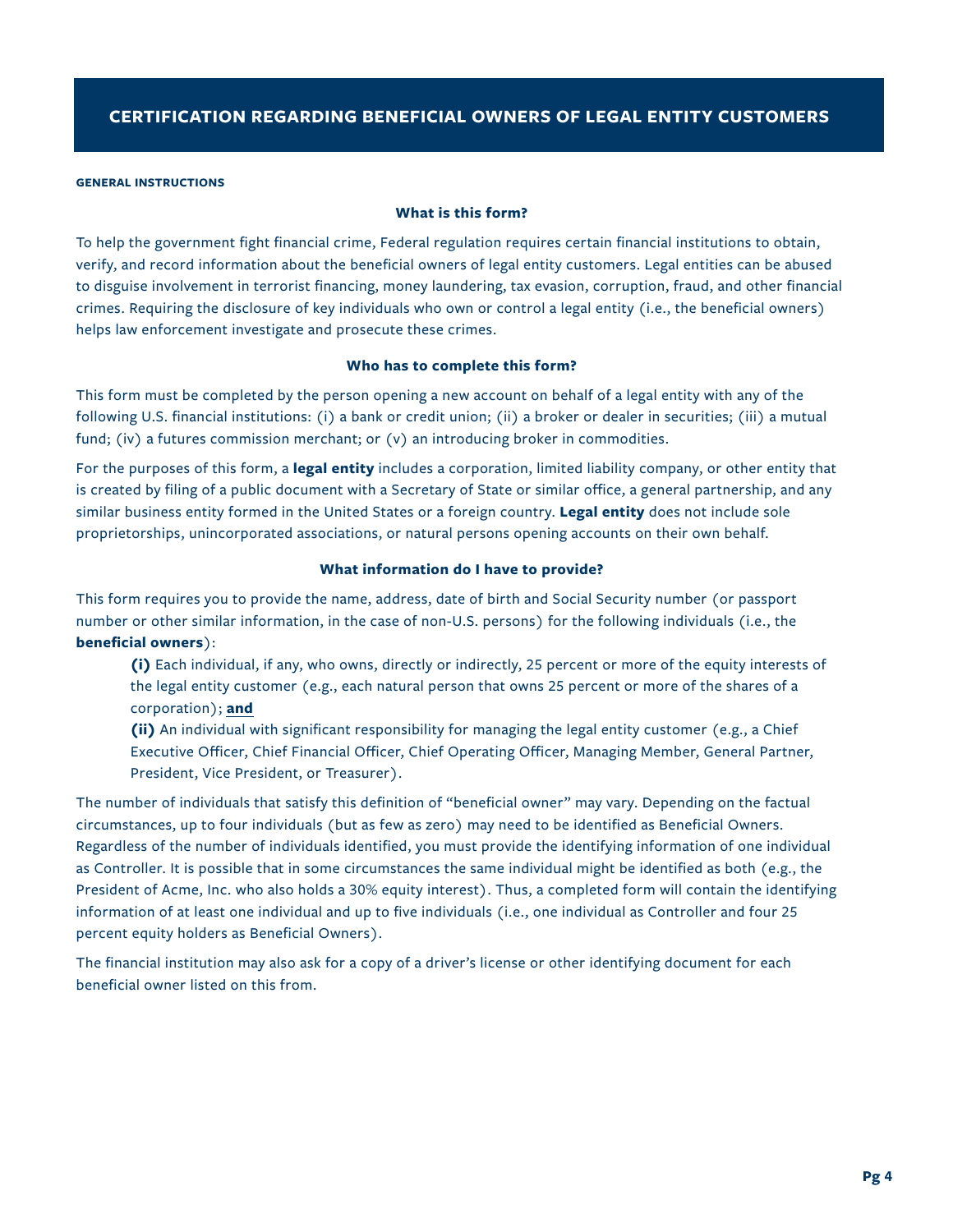## **BENEFICIAL OWNERSHIP CERTIFICATION**

**Persons opening an account on behalf of a legal entity must provide the following information.**  *This document must be completed in its entirety.*

**a. Name and Title of Natural Person Opening Account:** 

Name: \_\_\_\_\_\_\_\_\_\_\_\_\_\_\_\_\_\_\_\_\_\_\_\_\_\_\_\_\_\_\_\_\_\_\_\_\_\_\_\_\_\_\_\_\_\_\_ Title:\_\_\_\_\_\_\_\_\_\_\_\_\_\_\_\_\_\_\_\_\_\_\_\_\_\_\_\_\_\_\_\_\_\_\_\_\_\_

### **b. Name, Type, and Address of Legal Entity for Which the Account is Being Opened:**

| Name of Entity: _    |  |
|----------------------|--|
| Type of Entity: ____ |  |
| Address of Entity: _ |  |

**c. List the following information for each individual, if any, who, directly or indirectly, through any contract, arrangement, understanding, relationship or otherwise, owns 25 percent or more of the equity interests of the legal entity listed above:**

| <b>Name</b> | Date of Birth | Address (Residential or Business Street Address) | For U.S. Persons:<br><b>Social Security</b><br><b>Number</b> | For Non-U.S. Persons:<br><b>Social Security Number, Passport</b><br>Number & Country of Issuance,<br>or similar identification number |
|-------------|---------------|--------------------------------------------------|--------------------------------------------------------------|---------------------------------------------------------------------------------------------------------------------------------------|
|             |               |                                                  |                                                              |                                                                                                                                       |
|             |               |                                                  |                                                              |                                                                                                                                       |
|             |               |                                                  |                                                              |                                                                                                                                       |
|             |               |                                                  |                                                              |                                                                                                                                       |
|             |               |                                                  |                                                              |                                                                                                                                       |

*(If no individual meets this definition, write "Not Applicable.")*